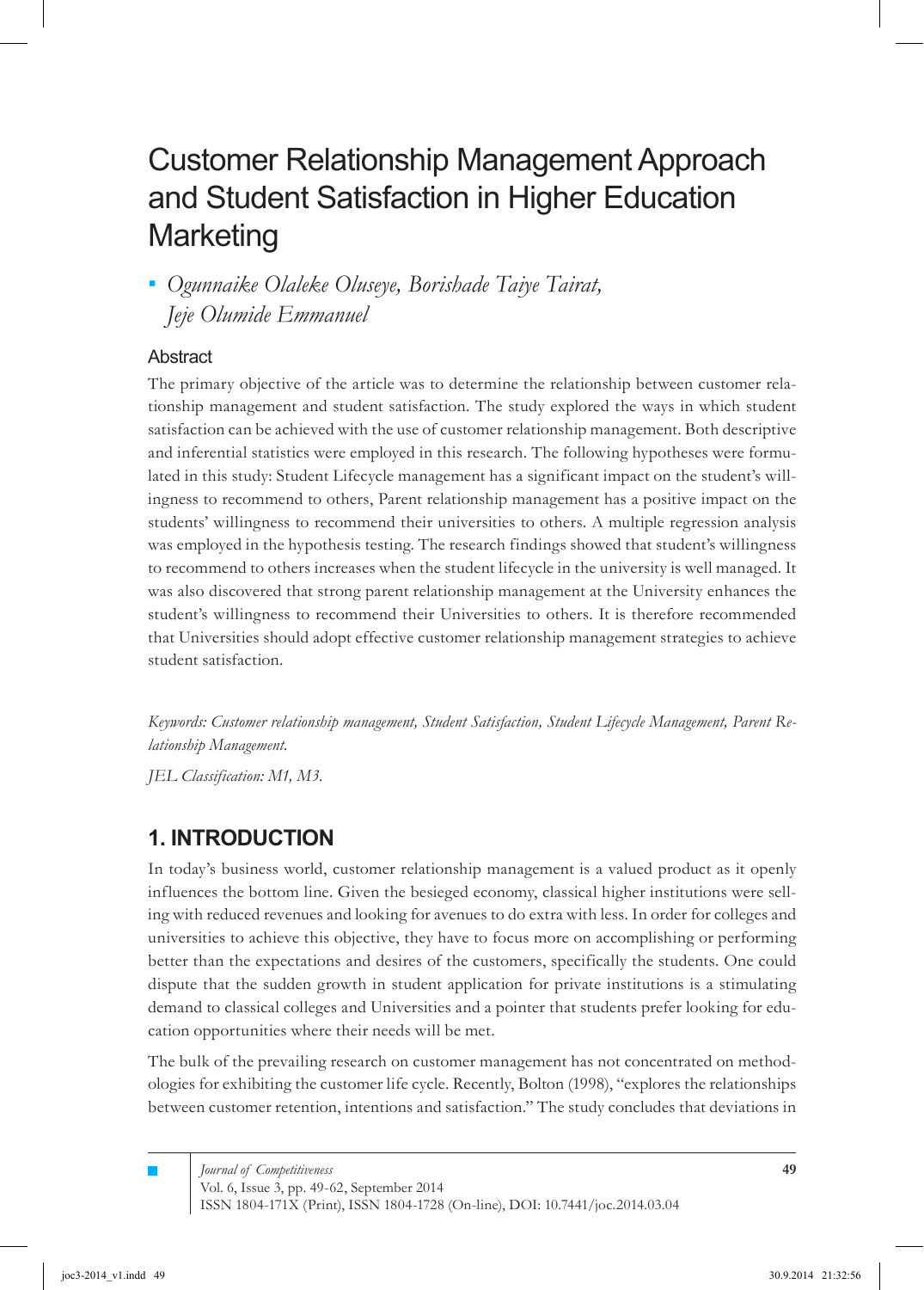customer satisfaction can lead to significant financial implications for the organization because lifetime revenues from an individual customer depend on the duration of his/her relationship, as well as the amount spent across billing cycles. Also, according to Seymour (1993), developing numerous pleased, satisfied customers, whether they are parents of students, industry employer, students, or alumni, should be a primary goal of higher institutions. Thus, concentrating on improving the customer satisfaction at colleges and universities is very crucial in developing customer worth. It is important to match the customer relationship management to meet the student expectations.

Student Lifecycle management in the education sub-sector, especially the federal or state owned universities in Nigeria have witnessed and are being plagued by the Academic Staff Union of University (ASUU) strike actions. The effect of these repeated closures of schools and academic programs on students' learning effectiveness can better be imagined than described. Universities in Nigeria have thus suffered tremendous setbacks as a result of lecturers' strike actions. "This has always subjected the students to pitiable conditions, disrupting academic programs, giving students' undeserved extension in their study years, poor students' concentration on academic programs and poor teacher-student relationships amongst others" (Edinyang, et al 2013). Consequently, students' academic performance has comparatively become so low while various forms of examination malpractice are on the increase, because it eats into students' time, which makes it difficult for students to be fully and properly 'baked' within the designated educational time frame. As a result, 'products' that are ill equipped in both character and learning are turned out to the society.

There is also a Psychological effect on the part of students who have to stay idle at home, lamenting their woes and causing irritation to parents (Adesulu 2012). The ASUU strike is one of the many reasons why many potential students prefer universities in neighboring African countries, including Ghana, Benin and also abroad not because of superiority of academic program offerings but because of the stability of their academic calendar. All these problems affect student life cycle in the university which in turn discourages student's willingness to recommend their universities to others.

In many Universities in Nigeria, there is the presence of social vices such as bribery and corruption, sex scandal that make parents dissatisfied with the Nigerian education sector. Today, Nigerian schools are mere shadows of their past, in terms of academic standards. Quality has been sacrificed due to the insatiable desire by politicians, some educational bureaucrats, school administrators and teachers/instructors/lecturers/professors to find the easiest means to accumulate wealth.Cultism is a major issue in Nigerian Universities,Parents will not bring their children to a school where cultist activities are high. Student cults may have a pronounced negative effect on student satisfaction and future patronage in institutions of higher education. Yusuf (2006) noted that at least one hundred students in higher institutions in Nigeria were killed in cult related incident in the year 2006 alone. In many campuses in Nigeria, cultists have been noted for maiming, raping, kidnapping, exchange of gunfire, sadistic torture, murder and many others. Opaluwah (2000) stated that cult clashes led to poor academic performance, incarceration, rustication or expulsion of both innocent and guilty students and hospitalization of students thereby suspending learning for some period of time. Cultism is a major factor that dissatisfies parents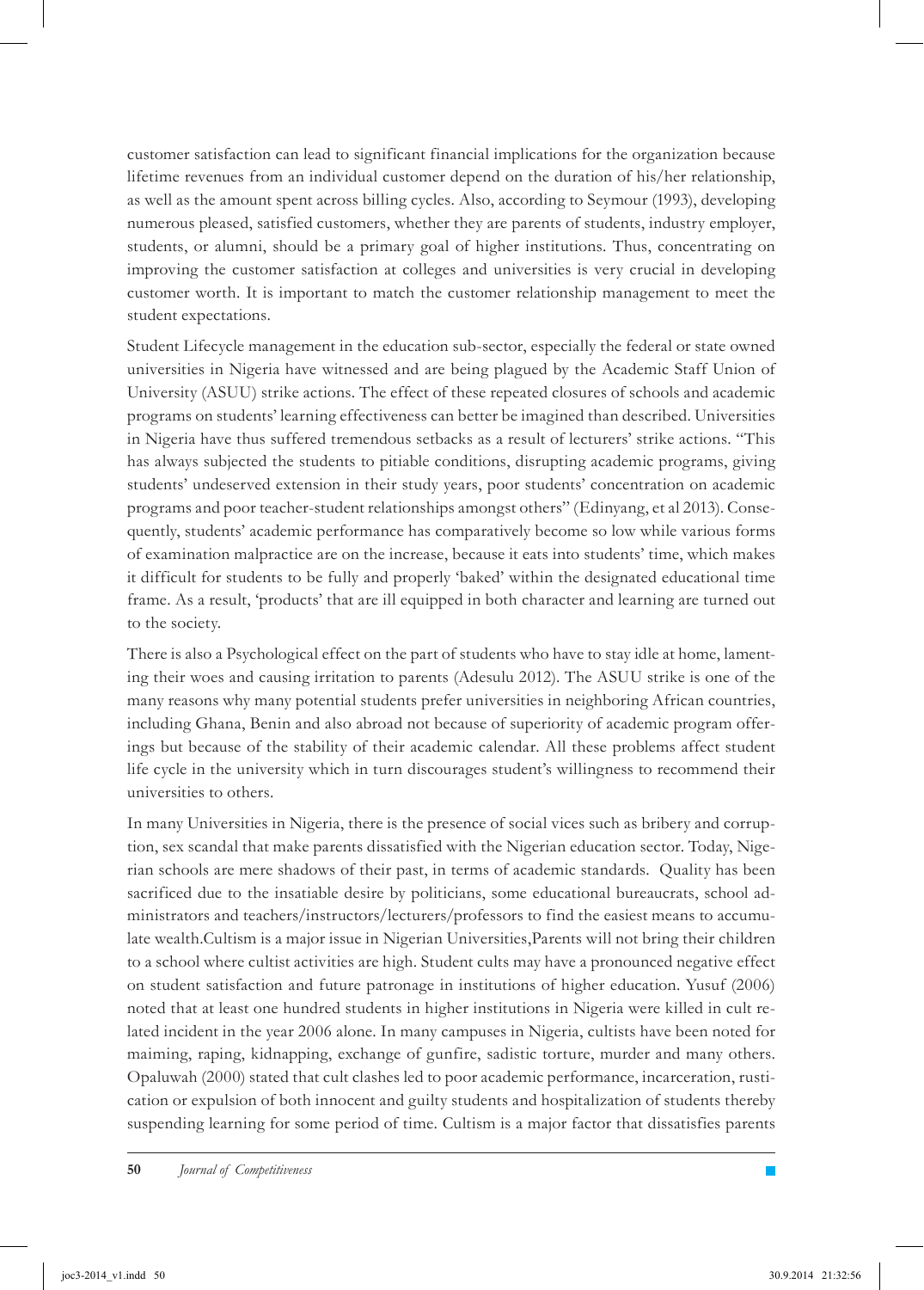with Nigerian universities. Once parents are not satisfied with the universities it discourages student repeat patronage intention.

Nigerian Universities are characterized by poor infrastructures which lead to poor customer relationship and student satisfaction. Today, Universities are not able to maintain their basic facilities, to the extent that the laboratories, libraries, accommodation facilities available for students, lecture theatres are no theatres and the lecture halls are in a very deplorable condition(Benin 2013). Specifically, the libraries can no longer subscribe to current books and periodicals. All these lead students to contemplate about the future security and existence of these universities; and their ability to provide quality education. Poor customer relationship management in Nigerian universities leads to student unrest and dissatisfaction.

The study attempts to examine the relationship between customer relationship management service and students' satisfaction. Furthermore, the study is also examining critical models in customer relationship management that contribute most to the satisfaction of the students.

# 1.1 Objectives of the study

 $\Box$ 

This study seeks to accomplish its major objectives of determining Customer relationship management practices and its impact on students' satisfaction. The specific objectives are;

- To determine if student life cycle management has an effect on students' willingness to **1.** recommend their universities to others.
- 2. To examine if there is any relationship between student life cycle management and student repeat patronage intention.
- 3. To find out if parent relationship management affects students' willingness to recommend their universities to others.
- 4. To examine if there is any relationship between parent relationship management and student repeat patronage intention.
- 5. To find out if customer relationship management affects student satisfaction.

# **2. LITERATURE REVIEW AND DEVELOPMENT OF HYPOTHESIS**

Customer satisfaction is the core of every business philosophy and objective which focuses on the creation of worth for customers, forestalling and managing customers' expectations, and signifying capacity and responsibility that will satisfy customers' needs. (George, Emmanuel and Christiana, 2012). The provision of good quality services and the satisfaction of customers are critical points in the growth and development of every organization (Dominici and Guzzo, 2010). Berkowitz (2006) points out that the whole essence of business is customer satisfaction. Therefore delivery of high quality service is paramount to achieving sustainable organization performance.

The issue of student being considered as customers has attracted a lot of intellectual debate among scholars. A number of scholars have been able to adduce the reasons why students should be regarded as customers (Hwang & Teo, 2001, Kotler and Fox, 1985 Reavill, 1998; Robinson & Long, 1987).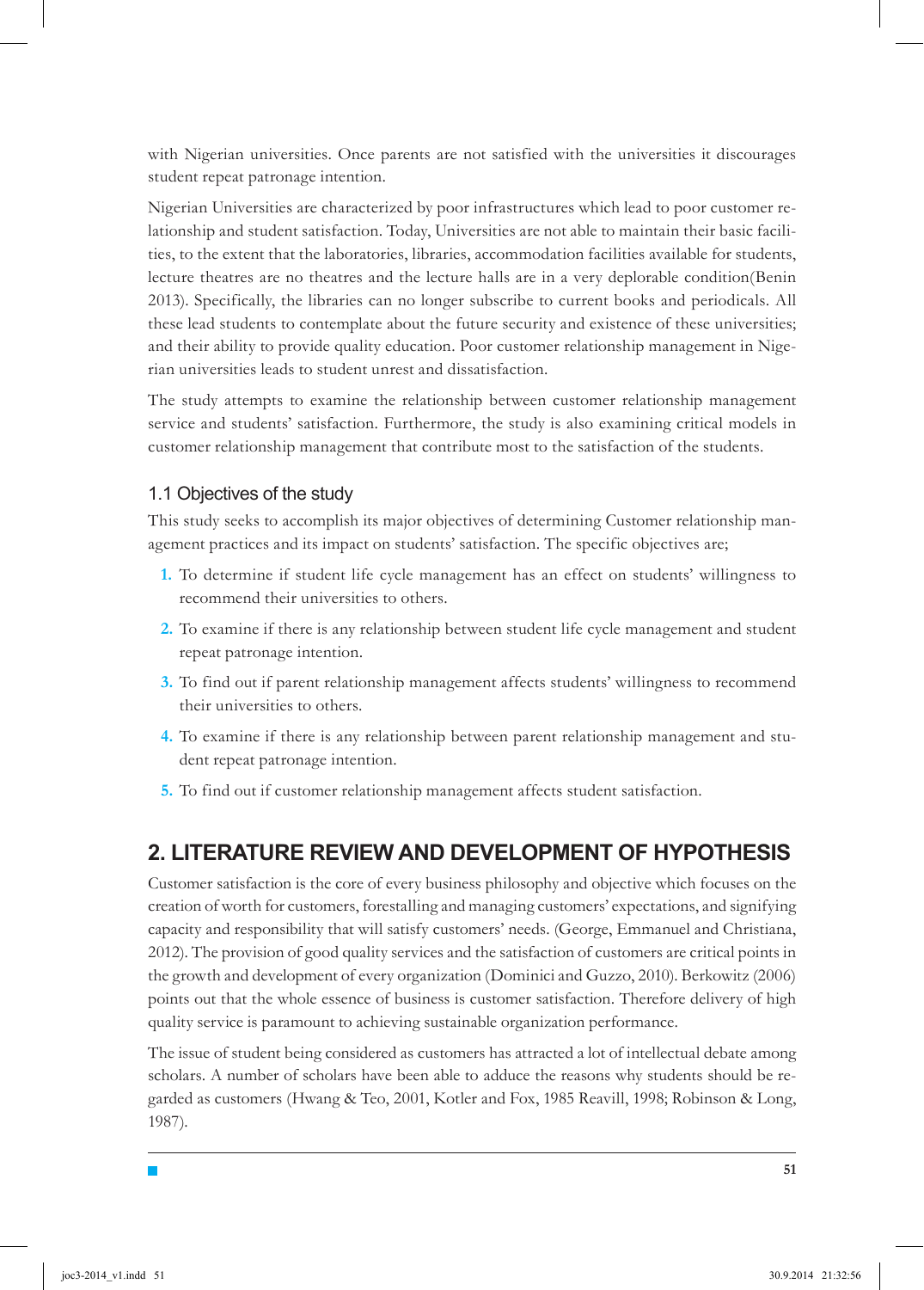### 2.1 Concept of customer relationship management

The term "Customer Relationship Management" (CRM) was first used in a general sense by management scholars such as Peter Drucker and Theodore Levitt in the 1960s (Venoos and Madadiyekta 2005). Customer Relationship Management includes individuals, processes and technology and it is seeking for the customers' conception of an organization.

George, Emmanuel and Christiana, (2012), posited that Customer Relationship Management is a process of ascertaining customer needs; comprehending and inducing customer behavior, making use of quality communications strategies so as to obtain and maintain customers' satisfaction. Apart from the fact that Customer Relationship Management entails handling customers and observing their behaviour, it also seeks to adjust customer's behavior, thereby leading to increase in the company's revenue, because the company will decide the customers to choose and those leaving. The primary objective of Customer Relationship Management is to identify and render customized services to every customer. Customer relationship management empowers organizations to deliver exceptional actual customer service. Several researchers hold different definitions of Customer Relationship Management (CRM). Picton and Broderick (2005) viewed CRM as a cordialrelationshipthat must exist between an institute and its consumers. It comprises a strategic and tactical management tasks aimed at achieving customer relationships, and positive communications in the long run. Berkowitz (2006) also defines customer relationship management (CRM) as the effort made by organizations to improve cost-effective and long-term connection with the consumer for the gain of both the organization and the customer.

In the views of Wali and Nkpurukwe (2008) customer relationship management can be appreciated from three perspectives, namely: information technology perspective, the customer life circle perspective and business strategy perspective. Wali and Nkpurukwe (2008) defined customer relationship management as the process of customer acquisition, customer retention, customer extension and the delivering of a sustainable competitive advantage. Peppard (2000) posits that CRM is aimed at creating an emotional connection with the customer; understanding customer needs; differentiate between customers via market segmentation and performance analysis of customer loyalty. Ozuru and Kalu (2009) defined Customer relationship management as the function of building trust, bond or connection between an organization and a customer with the aim of influencing a repeat purchase.

Ogbadu and Usman (2012) posited that customer relationship management deals with customer data management and the management of customer touch in order to maximize customer loyalty by building and maintaining profitable customer relationships and delivering superior customer value and satisfaction. CRM can also be seen as a business strategy which identifies profitable customers and prospective customers and devoting time and attention to expand such relationships with those customers (Kotler and Armstrong 2008).

## 2.2 Concept of satisfaction

Hansemark and Albinson (2004) defined satisfaction as an overall customer attitude towards a service provider, or the difference between customer expectation and customer perception concerning the satisfactionof some wants needs, desire or goals. Oliver (1981) "defined satisfaction as a totality of psychological state that arises in relation to his or her expectations".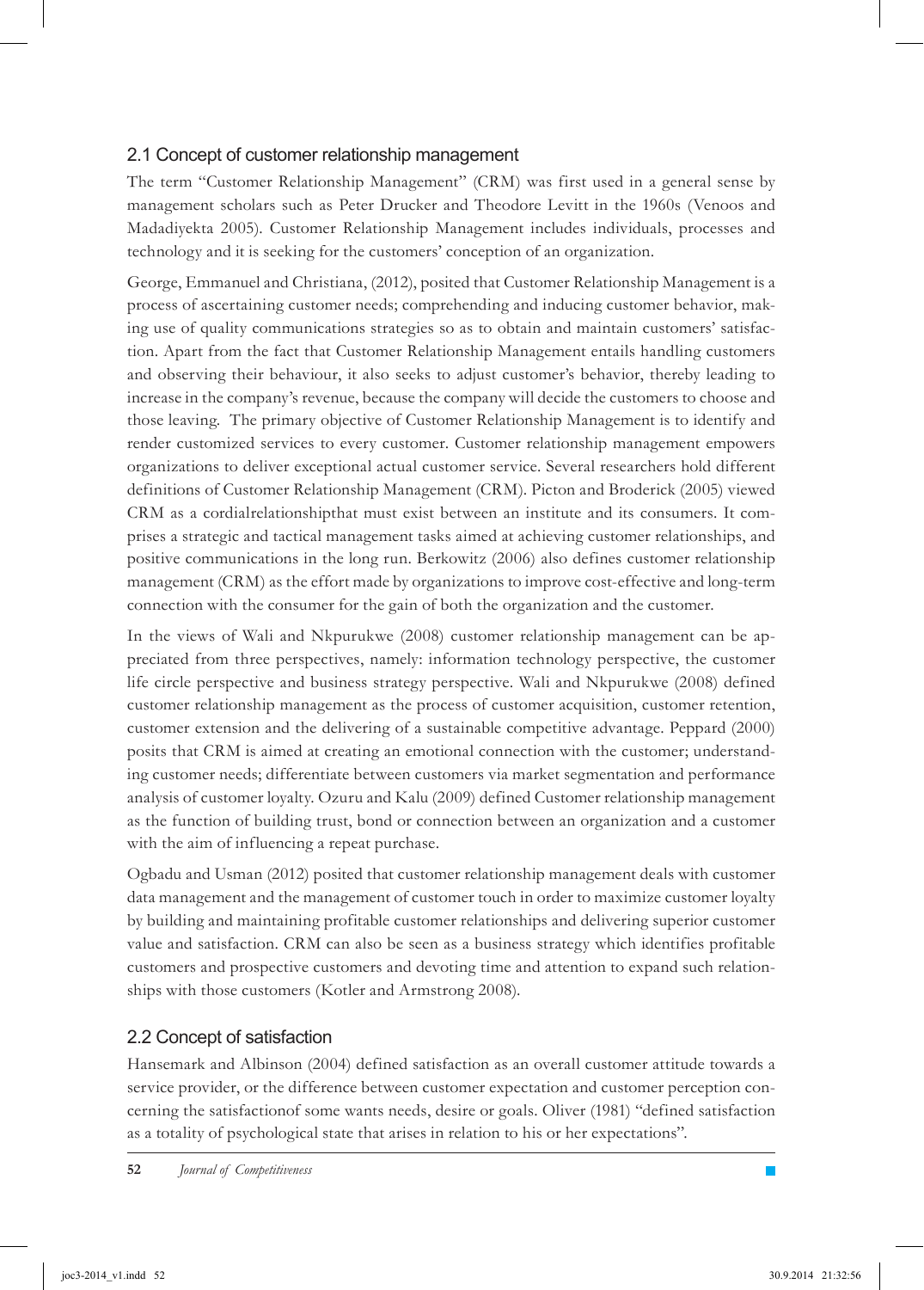Several Studies have posited that there are various elements that bear on the customer satisfaction and these include: friendliness, courteousness, knowledgeable and helpful customers; competitive pricing; service quality; good value; and quick service (Hokanson, 1995). (Changhong, 2008).Listening and capturing the voice of the customer is one of the important aspects that helps to determine and improve customer satisfaction. Organizations are able to know what they're when expectations are joined withthe customer's prior emotional state as regard the consumption experience. (Kotler, 2000) defined satisfaction as an individual's feeling of pleasure or displeasure resulting from matching a product perceived performance (The level of satisfaction may perhaps differ according to customers' experiences and their immediate circumstances result) customers expect and/or require by listening to their customers. Customer satisfaction, eases the defection and it is positively connected with retention, purchase intention and loyalty (Cameroon, et al., 2010).

# 2.3 Concept of Customer Life Cycle Management

One major strategic difference between Customer Relationship Management and Customer Life Cycle Management is the element of time. Customer Relationship Management can be an act at one particular contact point with the customer while Customer Life cycle Management is a measurement over time. It was also observed from literature that Customer Life cycle Management is a static entity and is more based upon a single measurement (which incorporate multiple metrics) than a philosophy (Edward, 2002). Without practicing Customer Relationship Management whatsoever, a company can take various measurements of its customer lifecycles and find ways to improve, or manage them better. CLM is also non-departmental, in that it by definition incorporates all interactions with customer throughout that customer's life. However, as a result of the application of business techniques in the management of higher education institutions in this modern time, student life cycle management has also attracted attention by different scholars. In other words, student life cycle management is the same thing as customer life cycle management. This position has attracted a lot of intellectual debates among scholars. Some viewed students as captive audience whose voice should not be heard while this paper supports the views of scholars that believe that students should be treated as customers and their interests should be recognized in the management of higher education institutions.(Hwang & Teo, 2001, Kotler & Fox, 1985, Reaville,1998, Robinson & Long, 1987).

# 2.4 Relationship management theory

n,

The term relationship management refers to the process of managing the relationships between an organization and its internal and external publics. Ledingham (2003) defined an organization-public relationship as "the state which exists between an organization and its key publics in which the actions of either can impact the economic, social, cultural or political well-being of the other" (p. 184). Moreover, the concept recognizes relationships as the core focus of public relations. A strategy engaged by an institute in which an endless level of arrangement is retained between the institute and its target market. Relationship management is between a business and other businesses (business relationship management) and between a business and its customers (customer relationship management).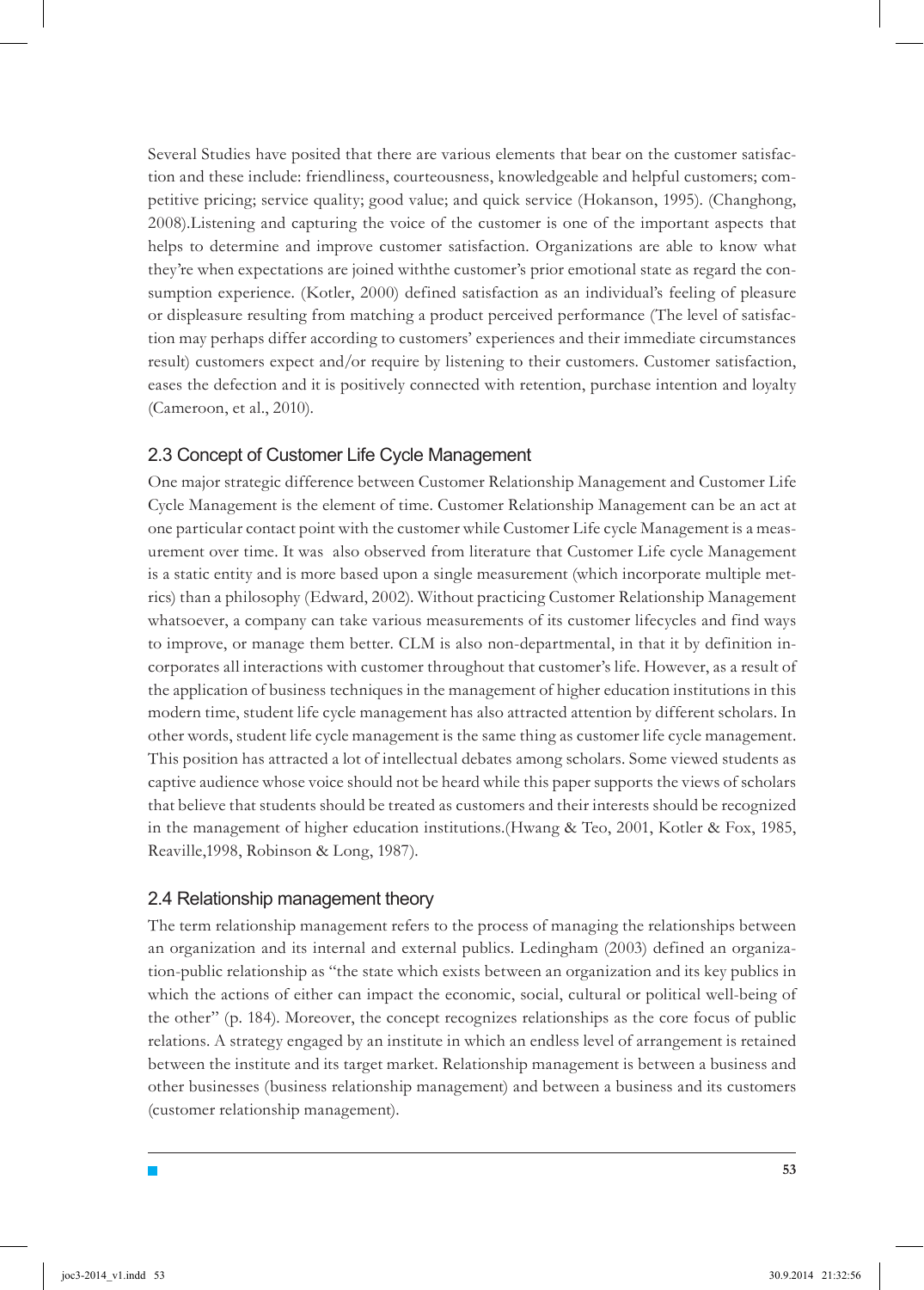Relationship management purposes to create a trust between the institute and its target market instead of transactional relationship. Customers who sense that an organization responds to their want and needs will continue to use the products and patronize the services that the organization offers. Furthermore, sustaining a level of communication with customers enables the organization to ascertain potential causes of pricy problems before they happen.

# 2.5 Stakeholder Theory

The stakeholder theory is a business theory that states the purpose of a business is to create as much value as is possible for the stakeholder. The theory addresses morals and values that should be exercised when managing the organization. Based on the conceptual, theoretical and empirical clarifications made above, the following hypothesis are therefore proposed and subjected to empirical validation as illustrated in the schematic model below.



*Fig. 1 - Schematic model of the study. Source: authors' own.*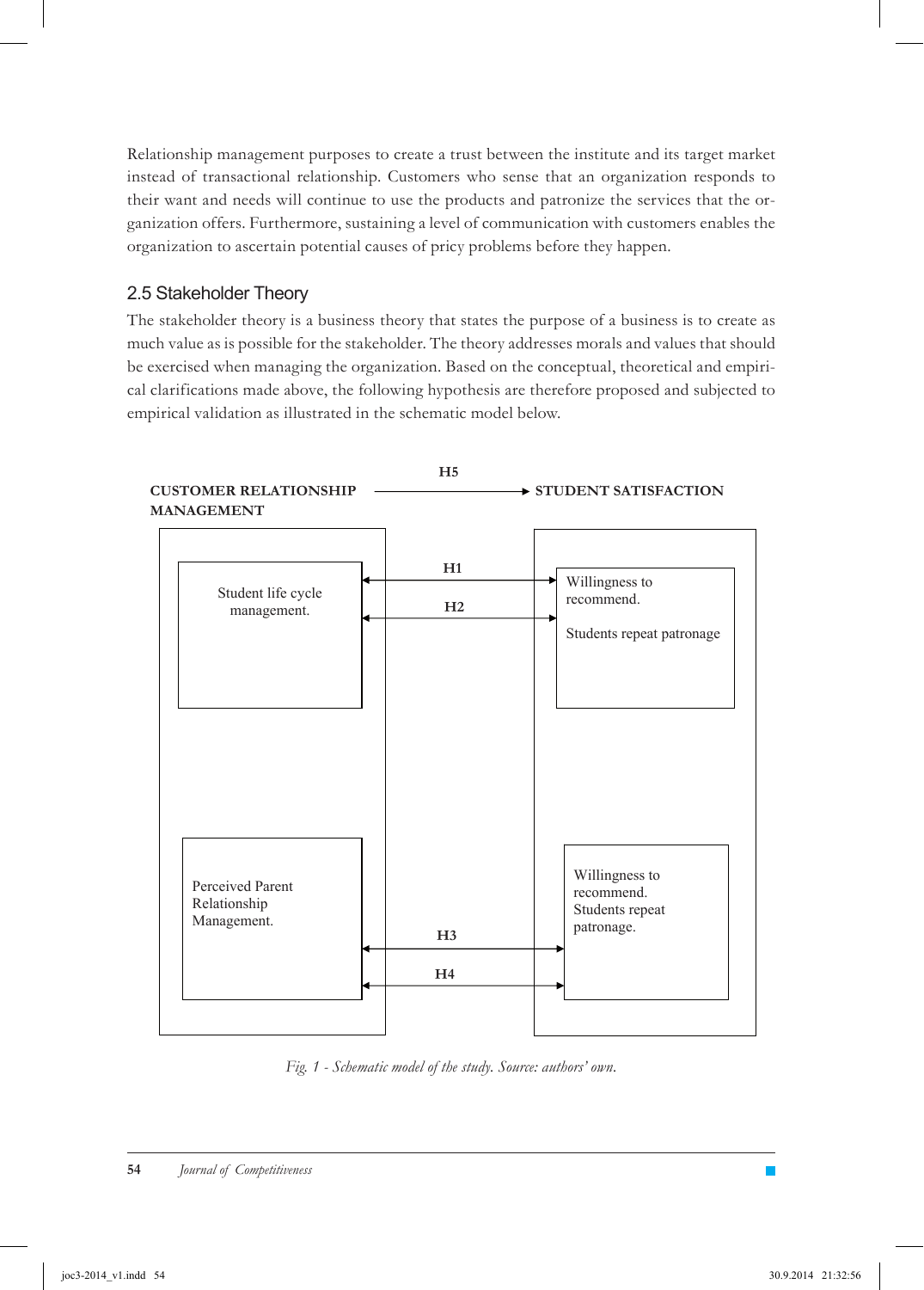# **3. METHODOLOGY**

A questionnaire survey was conducted in the month of February, 2014 to obtain the information required for this study. Two private universities were selected for the study. The first university is the most preferred private university while the second university is among the least preferred university within the country. The research horizon is limited to the final year students of Accounting departments in the two Universities (working population). The Accounting department is the most patronized department in the two Universities. In selecting the informants for this study, complete enumeration method was employed. In this kind of method, the entire working population also constitutes the sample size. The researcher selected the entire Seventy two (72) persons in the final year class of accounting as the sample size to represent the entire population of students in the first University and selected the entire forty (40) students in the final year class of accounting to represent the entire population of students in the second University. The self-administered questionnaire was in printed format. Of the 112 survey questionnaire administered, 109 were returned and properly filled for a final response rate of 97 percent.

The questionnaire is divided into six sections. Section A consists of questions on the bio-data of the respondents, while Sections B, C, D, E and F comprise of relevant research questions related to the key variables of the study being carried out as indicated in the appendix below. This would require the respondents to answer the questions using; Strongly Agree, Agree, Undecided, Disagree and Strongly Disagree responses as appropriate.The key research variables were developed from extant literature and supported by empirical evidence. Multiple regression analysis was employed for the hypotheses testing. All the data analysis procedure was done using the SPSS computer package.The Cronbach's Alpha of the measurement scale for the study was found to be 0.870. It therefore states that the research instrument used for this study is reliable.

# **4. DATA ANALYSIS AND INTERPRETATION OF RESULTS**

#### **Testing of Hypotheses**

#### **Hypothesis 1 & 2**

 $\overline{\phantom{a}}$ 

 $H_0$ : Student life cycle management does not have a significant impact on students' willingness to recommend to others.

 $H2<sub>0</sub>$ : Student life cycle management has not helped in achieving student repeat patronage intention.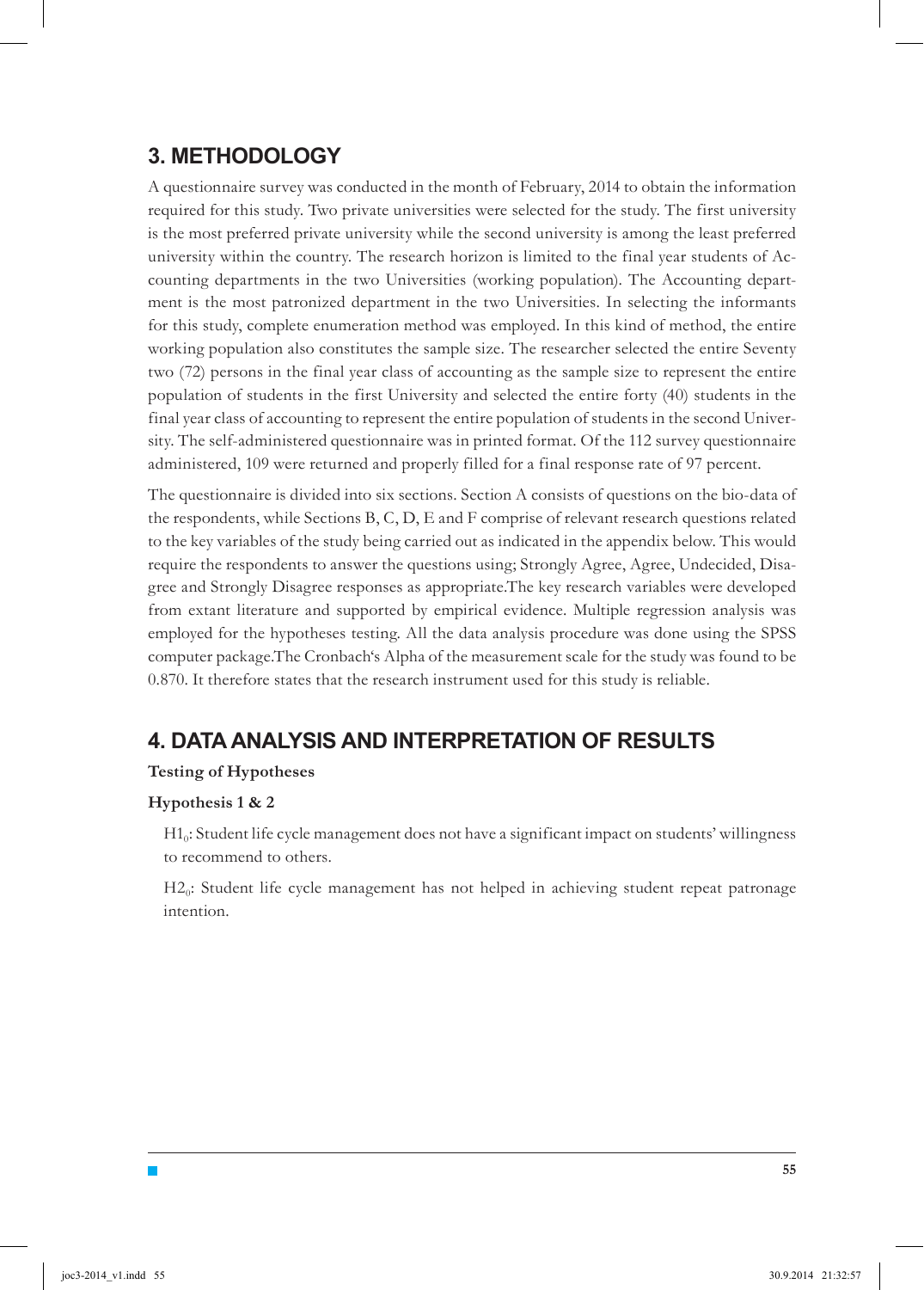Tab. 1 - Regression effects of student life cycle management on students' willingness to recommend their universities to others and student repeat patronage intention. Source: Field Survey, 2014.

|                                                       |             |              |           | Willingness to recommend | The student repeats |             |               |        |       |      |
|-------------------------------------------------------|-------------|--------------|-----------|--------------------------|---------------------|-------------|---------------|--------|-------|------|
|                                                       |             |              | to others |                          | patronage intention |             |               |        |       |      |
|                                                       | Unstd.      |              | Std.      |                          |                     | Unstd       |               | Std.   |       |      |
|                                                       | coefficient |              | coeff.    |                          |                     | coefficient |               | coeff. |       |      |
|                                                       | B           | Std<br>Error | B         | T                        | Sig.                | B           | Std.<br>Error | B      | T     | Sig. |
| Constants                                             | .604        | .681         |           | .887                     | .377                | .112        | .926          |        | .121  | .904 |
| Quality<br>admission                                  | .291        | .137         | .199      | $2.128**$                | .036                | .208        | .186          | .112   | 1.120 | .265 |
| Good<br>induction                                     | .181        | .121         | .136      | 1.499                    | .137                | .061        | .164          | .036   | .372  | .711 |
| Effective<br>communi-<br>cation                       | .046        | .094         | .048      | .488                     | .627                | .182        | .128          | .150   | 1.427 | .156 |
| Effective<br>graduate<br>progress-<br>monitor-<br>ing | .271        | .077         | .331      | $3.520*$                 | .001                | .177        | .105          | .171   | 1.697 | .093 |
| $\mathbf R$                                           | .475        |              |           |                          |                     | .326        |               |        |       |      |
| R <sup>2</sup>                                        | .225        |              |           |                          | .106                |             |               |        |       |      |
| Adj. R <sup>2</sup>                                   | .196        |              |           |                          |                     | .072        |               |        |       |      |
| F                                                     | 7.567       |              |           |                          | 3.084               |             |               |        |       |      |
| Overall<br>$\mathrm{Sig.}$                            | .000        |              |           |                          |                     | .019        |               |        |       |      |

 $(*p < 0.01) ** p < 0.05$ ) \*\*\*  $p < 0.1$ 

The table 1 summarizes the relationship between student life cycle management on students' willingness to recommend their universities to others and student repeat patronage intention. Two major dimensions: quality admission and effective graduate progress-monitoring significantly affect student willingness to recommend their universities to others at 0.01 and 0.05 levels of significance respectively. This reveals that quality admission has a main impact on students willingness to recommend their Universities to others (B = 0.29,  $p \le 0.005$ ) while effective graduate progress-monitoring significantly affect students' willingness to recommend their universities to others ( $B = 0.27$ ,  $p \ge 0.005$ ). A student repeat patronage intention on the other hand has a collective significant impact on quality admission,good induction, effective communication and graduate progress-monitoring. It implies that students' lifecycle management contribute significantly to students' repeat patronage intention.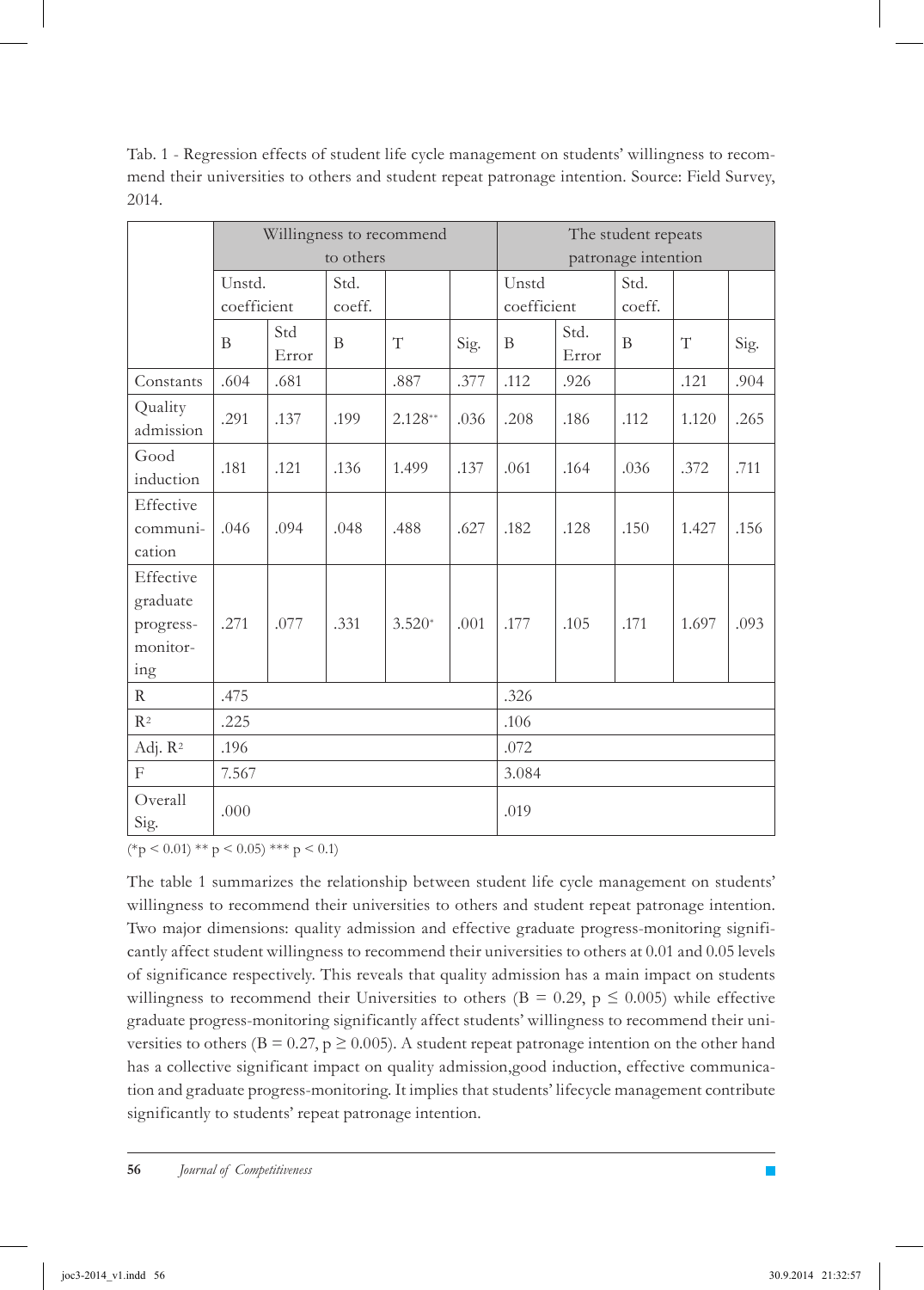#### **Hypothesis 3 & 4**

H3<sub>0</sub>: Parent relationship management does not have a positive impact on student's

willingness's to recommend their universities to others.

 $H_0$ : The presence of parent relationship management in an institution does not increase the level of student repeat patronage intention.

Tab. 2 - Regression effects of parent relationship management on students' willingness to recommend their universities to others and student repeat patronage intention. Source: Field Survey, 2014.

|                                                 | Willingness to recommend to others |              |        |           |      |             | The student repeats |        |             |      |  |
|-------------------------------------------------|------------------------------------|--------------|--------|-----------|------|-------------|---------------------|--------|-------------|------|--|
|                                                 |                                    |              |        |           |      |             | patronage intention |        |             |      |  |
|                                                 | Unstd.                             |              | Std.   |           |      | Unstd       |                     | Std.   |             |      |  |
|                                                 | coefficient                        |              | coeff. |           |      | coefficient |                     | coeff. |             |      |  |
|                                                 | B                                  | Std<br>Error | B      | T         | Sig. | B           | Std.<br>Error       | B      | $\mathbf T$ | Sig. |  |
| Constants                                       | 2.704                              | .250         |        | $10.813*$ | .000 | 1.167       | .282                |        | $4.137*$    | .000 |  |
| Regular<br>meet-<br>ings with<br>parents        | .019                               | .075         | .030   | .251      | .803 | .375        | .085                | .476   | $4.414*$    | .000 |  |
| Prompt<br>response<br>to parents'<br>complaints | .169                               | .101         | .235   | 1.667     | .098 | .072        | .114                | .079   | .628        | .531 |  |
| Vital in-<br>formation<br>to parents            | .142                               | .090         | .194   | 1.587     | .115 | .079        | .101                | .085   | .783        | .436 |  |
| $\mathbb{R}$                                    | .415                               |              |        |           |      | .586        |                     |        |             |      |  |
| R <sup>2</sup>                                  | .172                               |              |        |           |      | .343        |                     |        |             |      |  |
| Adj. R <sup>2</sup>                             | .149                               |              |        |           |      |             | .324                |        |             |      |  |
| F                                               | 7.294                              |              |        |           |      | 18.265      |                     |        |             |      |  |
| Overall<br>Sig.                                 | .000                               |              |        |           |      | .000        |                     |        |             |      |  |

 $(*p < 0.01) ** p < 0.05) ** p < 0.1)$ 

 $\overline{\phantom{a}}$ 

The table 2 summarizes the relationship between parent relationship management on students' willingness to recommend their universities to others and student repeat patronage intention. Two major dimensions: quality admission and effective graduate progress-monitoring significantly affect student willingness to recommend their universities to others at 0.01 and 0.05 levels of significance respectively. This reveals that quality admission has a main impact on students willingness to recommend their Universities to others (B = 0.29,  $p \le 0.005$ ) while effective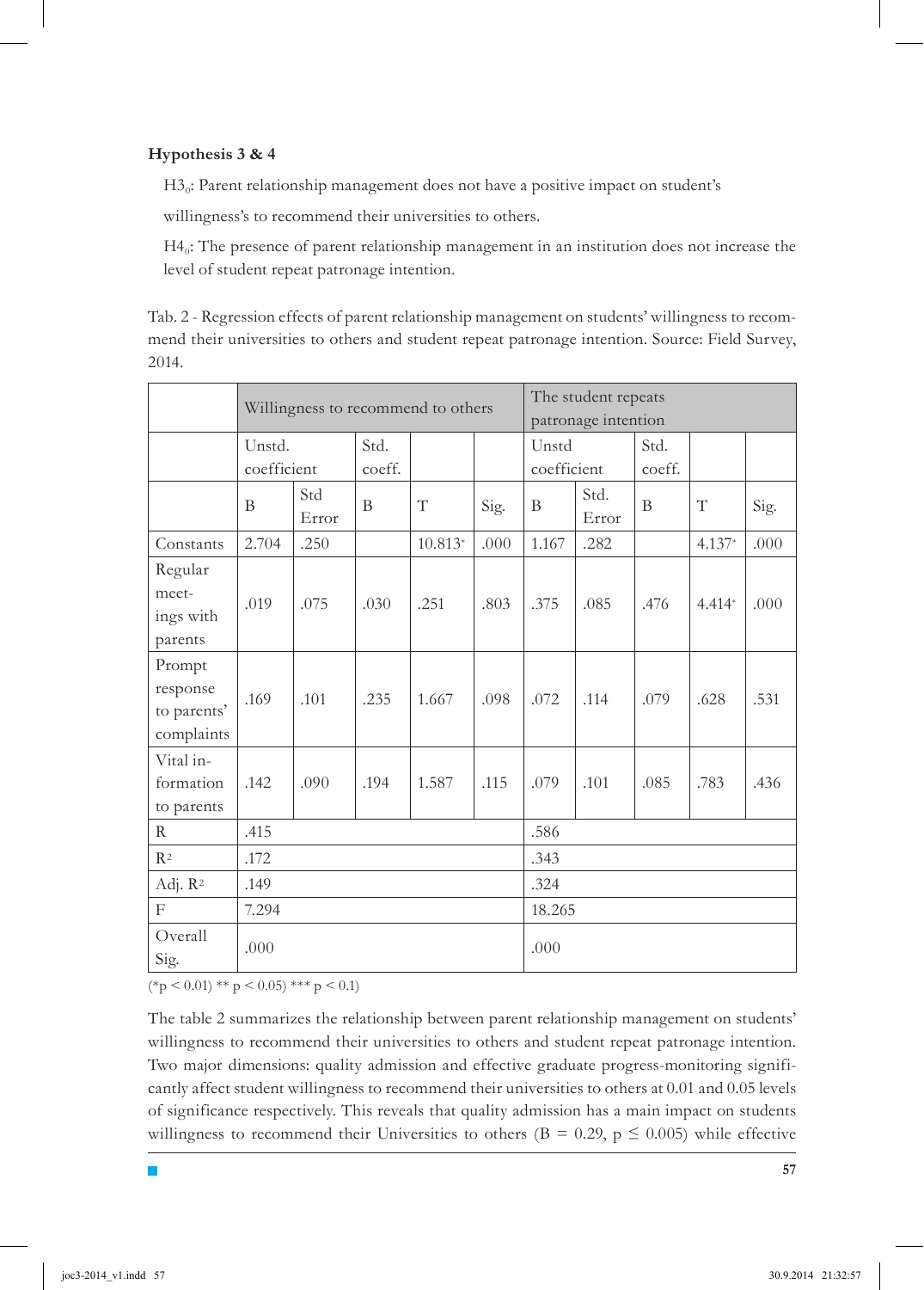graduate progress-monitoring significantly affect students' willingness to recommend their universities to others (B = 0.27,  $p \ge 0.005$ ). Student repeat patronage intention on the other hand has a collective significant impact on quality admission, good induction, effective communication and graduate progress-monitoring. It implies that students' lifecycle management contribute significantly to students' repeat patronage intention.

#### **Hypothesis 5**

H5<sub>0</sub>: Customer relationship management has not helped in achieving student satisfaction.

|               |  |  | Tab. 3 - Regression effects of customer relationship management on students' satisfaction. Field |  |  |
|---------------|--|--|--------------------------------------------------------------------------------------------------|--|--|
| Survey, 2014. |  |  |                                                                                                  |  |  |

| Model              |            | Unstandardized<br>Coefficients |            | Standardized<br>Coefficients | T     |      |  |
|--------------------|------------|--------------------------------|------------|------------------------------|-------|------|--|
|                    |            |                                |            |                              |       | Sig. |  |
|                    |            | B                              | Std. Error | Beta                         |       |      |  |
|                    | (Constant) | 2.360                          | .427       |                              | 5.527 | .000 |  |
|                    | Slcm       | .289                           | .122       | .244                         | 2.375 | .019 |  |
|                    | <b>PRM</b> | .150                           | .058       | .264                         | 2.566 | .012 |  |
| R                  |            | .446                           |            |                              |       |      |  |
| R <sup>2</sup>     |            | .198                           |            |                              |       |      |  |
| Adj.R <sup>2</sup> |            | .183                           |            |                              |       |      |  |
| F                  |            | 13.126                         |            |                              |       |      |  |
| Overall Sig.       |            | .000                           |            |                              |       |      |  |

The table 3 seeks to explain which of the variables is making a statistically significant unique contribution to the model looking at the sig column in the table; it reveals that Parent Relationship management contributes significantly to student satisfaction. This is because it made a unique and statistical significant contribution to the model.

# **5. CONCLUSION / RECOMMENDATIONS**

Going by the result of this study, it is established that student's willingness to recommend to others increases when the student life cycle in the university is well managed. It was also discovered that strong parent relationship management in the university leads students to positively recommend their universities to others. It was also observed that the presence of effective parent relationship management in the university increases the level of student repeat patronage intention. The study, therefore, recommends the following;

- Universities should adopt effective customer relationship management strategies to achieve student satisfaction.
- Universities should provide services at a level that exceeds customers' expectations through effective student Lifecycle management, such as providing quality admission procedures and regularly communicating and carrying along students with regards to activities in the university.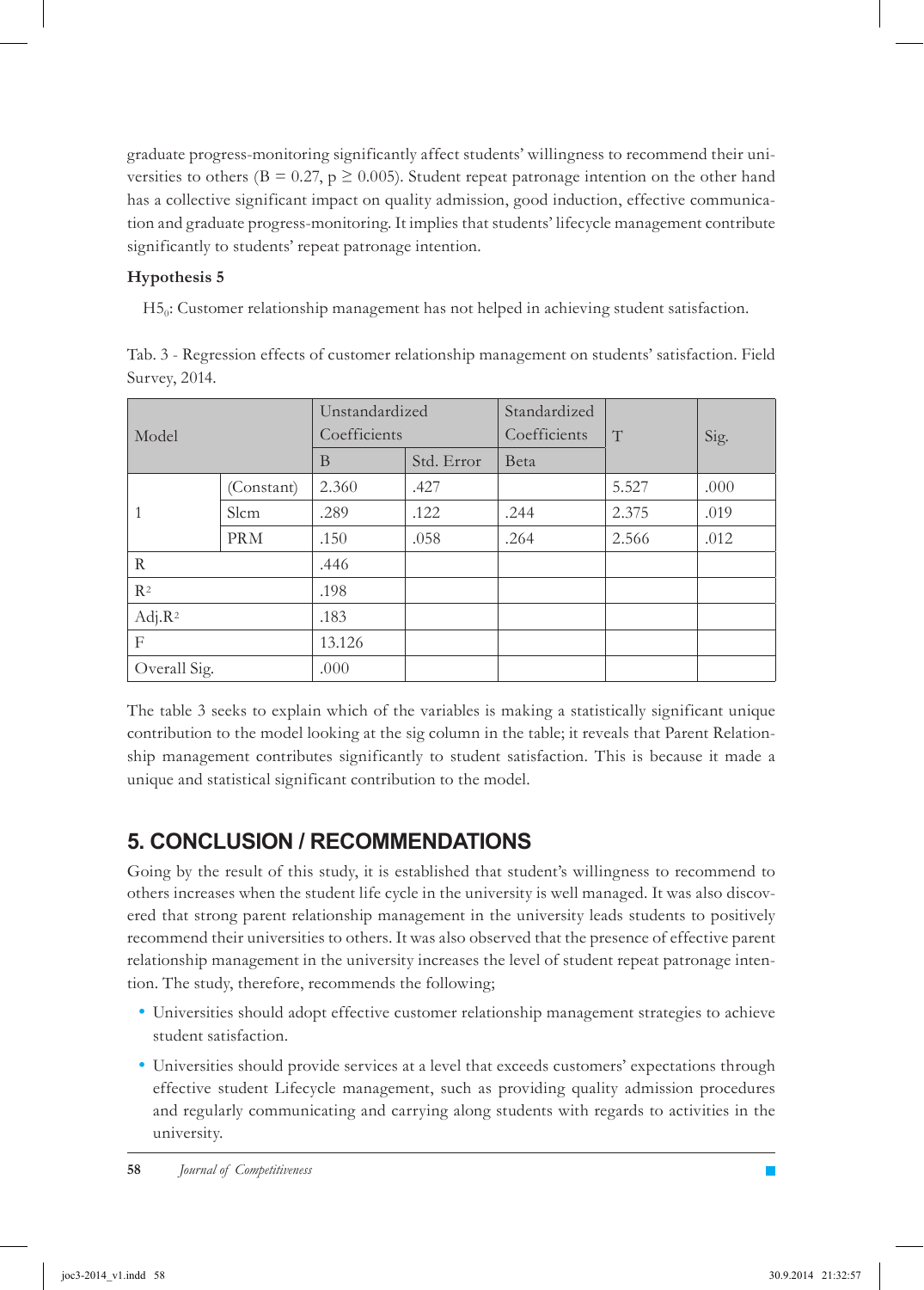- In addition, Universities should maintain a healthy relationship with the parents by organ izing regular meetings with parents to discuss their concerns; this ensures that both the parents and students are satisfied.
- There is need for university management to maintain robust alumni base that will see to the effective monitoring of graduate progress in their different careers.

#### **References**

 $\overline{\phantom{a}}$ 

- Adesulu, D. (2012). *Incessant Asuu Strikes: Bane of Education Sector.* Retrieved December **1.** 16, 2013, from:http://www.vanguardngr.com/2012/08/incessant-asuu-strikes-bane-ofeducation-sector/
- Benin, G. E. (2013). *Poor Infrastructurein Universities*. Retrieved December 11, 2013, from **.** http://www.vanguardngr.com/2013/12/poor-infrastructure-universities/
- Berkowit, Z. (2006). Customer Relationship Management. 8 Common goals for a CRM **.** Program. *What are Key Drivers Of Customer Satisfaction?* [Online]. Retrieved from http:// onlinesuccesscentre.com
- 4. Bolton, R. N. (1998). A Dynamic Model of the Duration of the Customer's Relationship with a Continuous Service Provider: The Role of Satisfaction. *Marketing Science,* 17(1), 45-47. http://dx.doi.org/10.1287/mksc.17.1.45
- Brancu, L. (2012). Study on Student's Motivation for Entrepreneurship in Romania. *Journal*  **.** *of Social and Behavioral Sciences*, (62), 223-231. http://dx.doi.org/10.1016/j.sbspro.2012.09.036
- Business dictionary. (2013). Retrieved March 2, 2014, from: http://www.businessdictionary. **.** com/definition/stakeholder-theory.html
- 7. Cameran, M. (2010). Customer Satisfaction, Corporate Image, and Service Quality in Professional Services. *The Service Industries Journals*, 33 (3), 421-435. http://dx.doi.org/10.1080 /02642060802236111
- Changhong, C. C. (2008). Integrating the Kano Model into a Robust Design Approach **.** to Enhance Customer Satisfaction with Product Design. *International Journal of ProductionEconomics*, 114(2), 667-681. http://dx.doi.org/10.1016/j.ijpe.2008.02.015
- 9. Dominici, G., & Guzzo, R. (2010).Customer Satisfaction in the hotel Industry-A case study of Sicily. *International Journal of Marketing Studies,* 2(2), 3-12. http://dx.doi.org/10.5539/ijms. v2n2p3
- Edinyang, S. D., & Ubi, I. E. (2013). Effect of Strike Action on Human Development **10.** among Social Studies, Secondary School Students in Uyo local Government Area of AkwaIbomState, Nigeria. *Journal of Human Resource Management,* 1(2), 1-8.
- Edward, J.D., (2002). Customer Life Cycle Management. Framingham: Hurwitz Group **11.** Inc. Retrieved July 24, 2014 from http://www.inst-informatica.pt/servicos/informacao-edocumentacao/biblioteca-digital/areas-aplicacionais/crm/hurwitz\_wp.pdf
- 12. George, K. A., Emmanuel, A., & Rachel, K. (2012). The impact of effective customer relationship management (CRM) on repurchase: A case study of (GOLDEN TULIP) hotel (ACCRA-GHANA). *African Journal of Marketing Management*, 4(1), 17-29.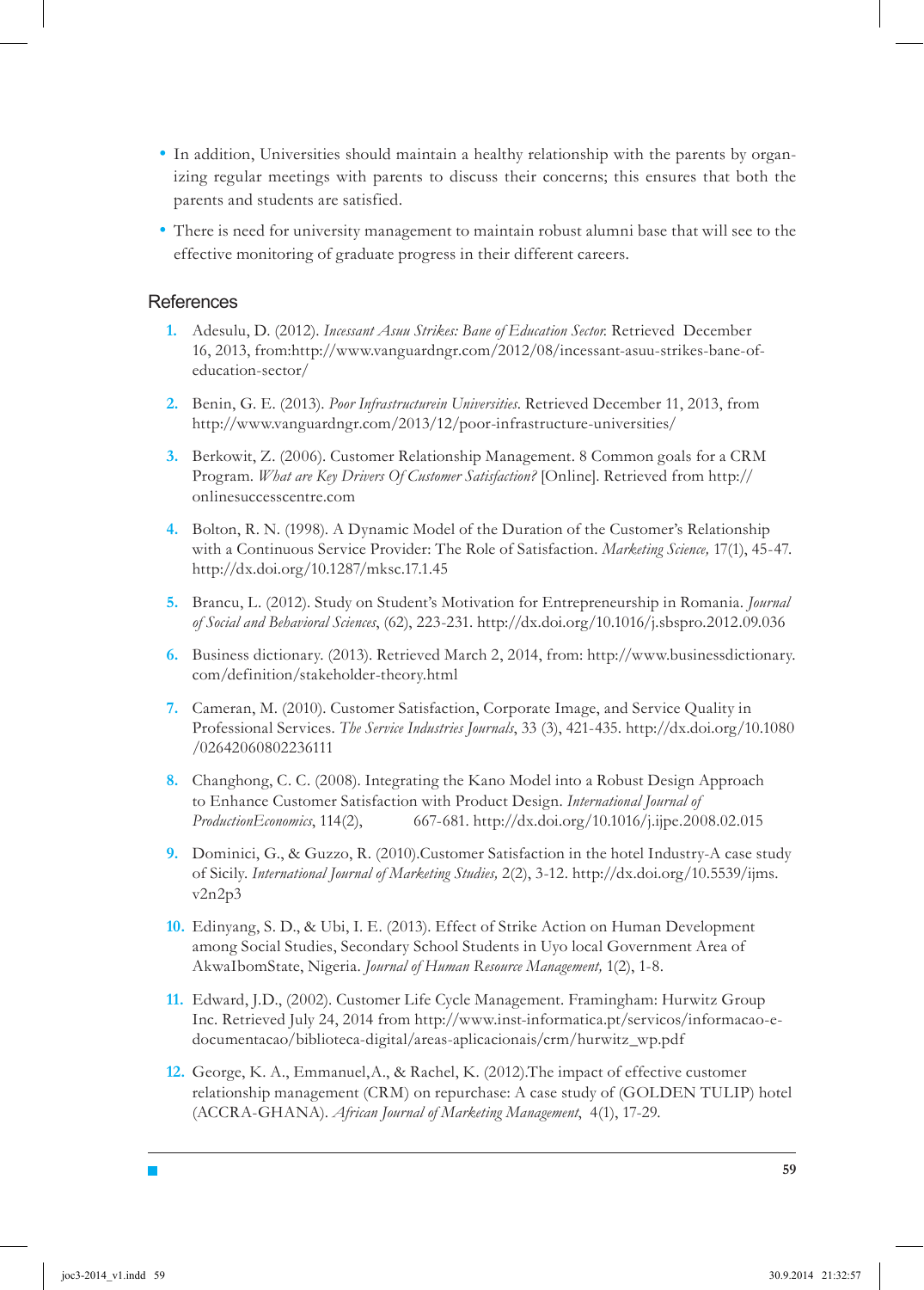- 13. Hansemark, O. C., & Albinson, M. (2004). Customer satisfaction and retention: the experience if individual with employees. *Managing service quality*, 14(1), 40-53. http://dx.doi. org/10.1108/09604520410513668
- Hokanson, S. (1995). The deeper you analyze the more you satisfy customer. *Marketing News*, **1.** January 2, p. 16.
- 15. Hwarng, H. B., & Teo, C. (2001). Translating customer's voices into operations requirements – A QFD application in higher education. *International Journal of Quality & Reliability Management*, 18(2), 195-225. http://dx.doi.org/10.1108/02656710110379075
- 16. Kotler, P. (2000). Marketing management. New Jersey: Prentice-Hall.
- 17. Kotler, P., & Fox, K. F. A. (1985). *Strategic Marketing for Educational Institutions*. New Jersey: Prentice Hall.
- 18. Kotler, P., & Keller, K. (2006). Marketing Management. New Jersey: Pearson Prentice Hall.
- Ledingham, J. (2003). *Relationship management theory.* Retrieved February 4, 2014, from **1.** http://knowledge.sagepub.com/view/publicrelations/n370.xml
- 20. Ogbadu, E. E., & Usman, A. (2012). Imperatives of Customer Relationship Management in Nigeria. Banking Industry. *Kuwait Chapter of Arabian Journal of Business and Management Review*, 2(1), 59-72.
- 21. Oliver, R. (1981). Measuring and Evaluation of Satisfaction Process in Retail Setting. *Journal of Retailing*, 57(3), 25-48.
- 22. Opaluwah, A. B. (2000). *Cultism and Nigeria Campuses: The way out*. Retrieved from http:// ww.ganji.com/
- 23. Ozuru, H. N., & Kalu, S. E. (2009). *Marketing Dictionary. A click and mortar approach;* Port Harcourt: Cutting edge publishing.
- 24. Peppard, J. (2000). Customer Relationship Management in Financial Services. *European Management Journal*, 18(3), 312-327. http://dx.doi.org/10.1016/S0263-2373(00)00013-X
- 25. Picton, D., & Broderick, A. (2005). Integrated Marketing Communications. Essex: Pearson Education Limited.
- 26. Reavill, L. R. P. (1998). Quality assessment, total quality management and the stakeholders in the UK higher education system. *Managing Service Quality*, 8(1), 55-63. http://dx.doi. org/10.1108/09604529810199395
- 27. Robinson, A., & Long, G. (1987). Marketing Further Education: Products or People?. *NAFTHE Journal*, March, 42-51.
- 28. Seymour, D.T. (1993). On Q: Causing Quality in Higher Education, Phoenix, AZ: OrxyPress.
- 29. Venoos, D., & Madadiyekta, S. (2005). The Study of Factors Affecting Customer Satisfaction with *Internal Flights of IRI Airline (Homa)*. Administrative Sciences & Economics: University of Isfahan.
- Wali, A.F., Nkpurukwe, O.I., & Nwokah G.N (2008). *Contemporary book on services marketing*. **0.** Owerri: Avan global publication.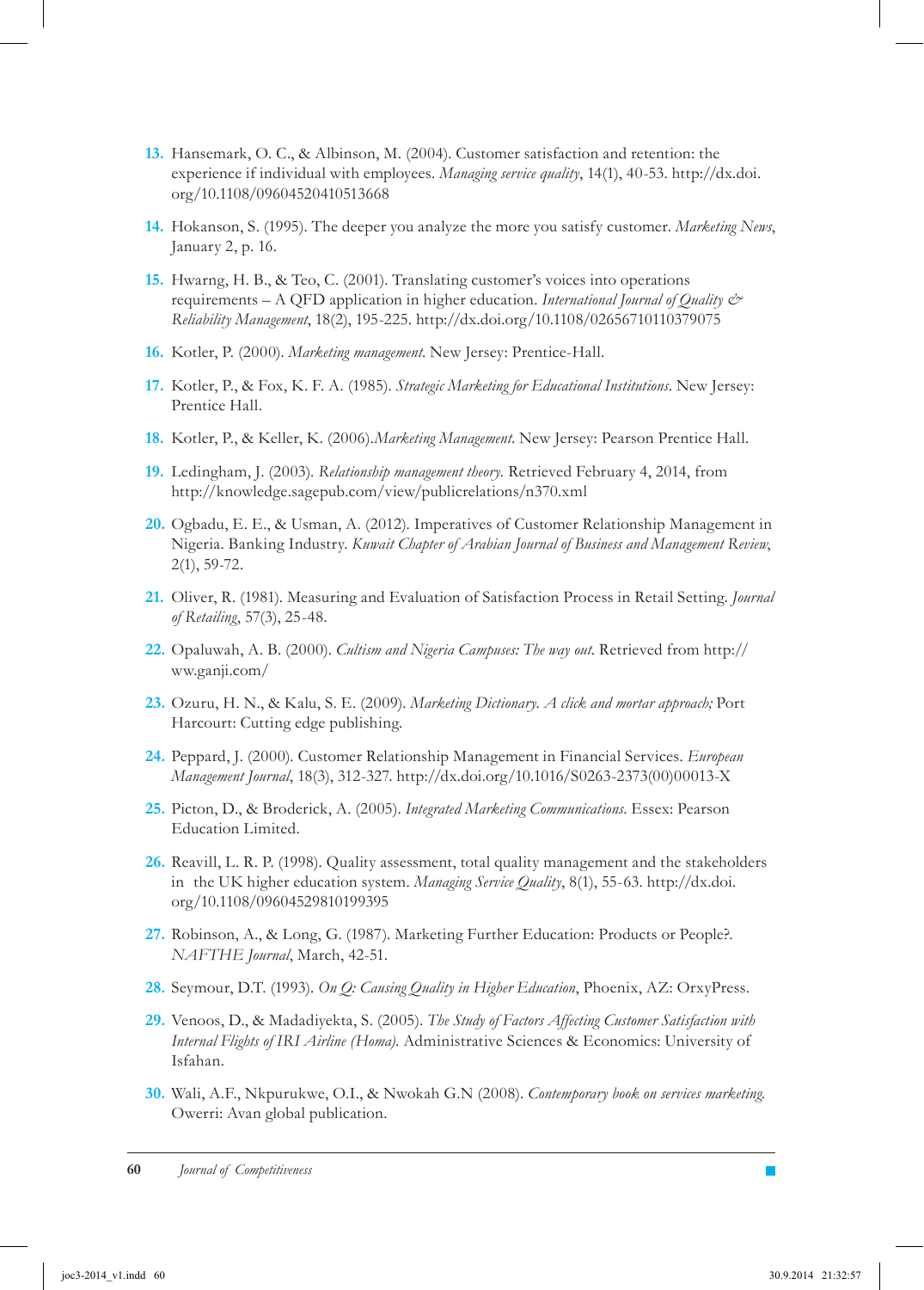- 31. Yusuf, D. (2006). *Cultism Leadership*. Retrieved from http://www.leadershipnigeria.com/
- 32. Zeithaml, V. A. (1996). The behavioral consequences of service quality. *Journal of Marketing*, 60 (2), 31-47. http://dx.doi.org/10.2307/1251929
- 33. Zeithaml, V. A., Wilson, A., & Bitner, M. J. (2008). *Services Marketing*. New Delhi: The McGraw-Hill Companies.

### Contact information

 $\overline{\phantom{a}}$ 

*Ogunnaike, Olaleke Oluseye (Ph.D.) Department of Business Management College of Development Studies, School of Business, Covenant University, Pmb 1023, Ota, Ogun State, Nigeria. E-mail: olaleke.ogunnaike@covenantuniversity.edu.ng* 

*Borishade, TaiyeTairat Department of Business Management, College of Development Studies, School of Business, Covenant University, Pmb 1023, Ota, Ogun State, Nigeria. E-mail: taiye.borishade@covenantuniversity.edu.ng*

*Jeje Olumide Emmanuel Department of Business Management, College of Development Studies School of Business, Covenant University, Pmb 1023, Ota, Ogun State, Nigeria.*